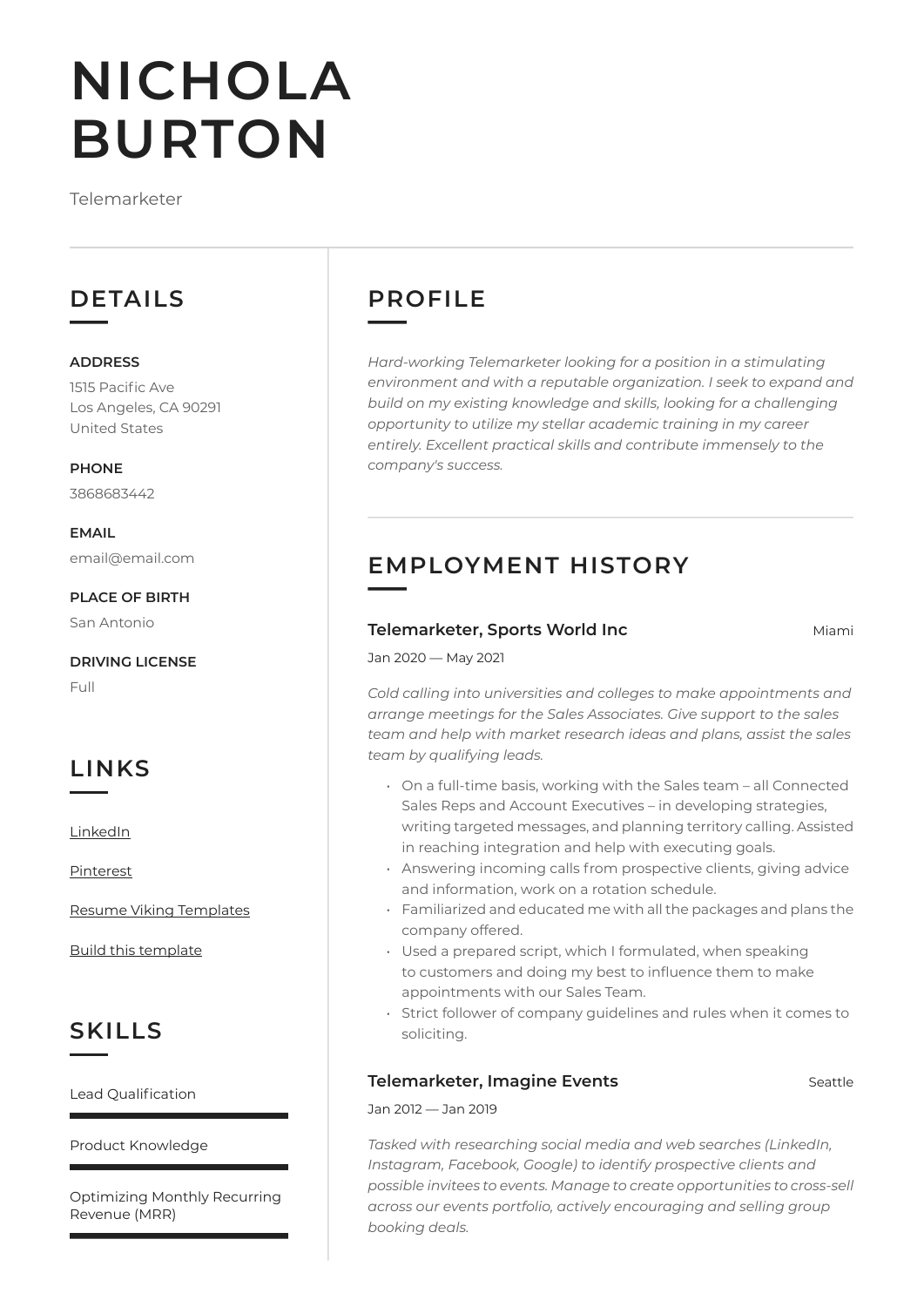Reducing Customer Acquisition Cost (CAC)

Increasing Customer Lifetime Value (CLV)

## **HOBBIES**

Mountain Bike, Running, Swimming

## **LANGUAGES**

English

French

- Building and maintaining relationships with our key clients and regular clients booking events.
- Kept strict updates on records, contacting clients to ensure new information is recorded and kept up to date.
- Responsible for leads for specific events, for instance, researching social media and company profiles to generate lists.
- Handled all queries for events as and when required
- Regular feedback sessions with the marketing team, giving information on the number of calls, pending bookings, and hot leads and conveying any objections.
- Communicated with confirmed attendees, giving event logistics, times, dates, places, etc.
- Built excellent sales skills, especially in the event and conference market.

## **EDUCATION**

**Bachelor of Science in Retail and Sales Management, Bachelor of Science in Retail and Sales Management, George State University College of Business**

Arlington

Jan 2020 — May 2021

• Relevant Coursework: Sales Management, Consumer Behavior, Sales and Marketing Fundamentals, Merchandising Management Systems, Public Relations, and Advertising.

#### **Certified Professional Salesperson (CPSP) , Association of Sales Professionals (NASP)**

Online

Jan 2020 — Dec 2020

## **COURSES**

**Certified Sales Leadership Professional (CSLP) , Sales Management Association (SMA), Online**

Jan 2020 — Aug 2020

## **ACHIEVEMENTS**

- Maintained an average of 9% of add-on sales as well as a weekly customer satisfaction rate of 98%
- Outbound calls averaged at 130-180 calls daily